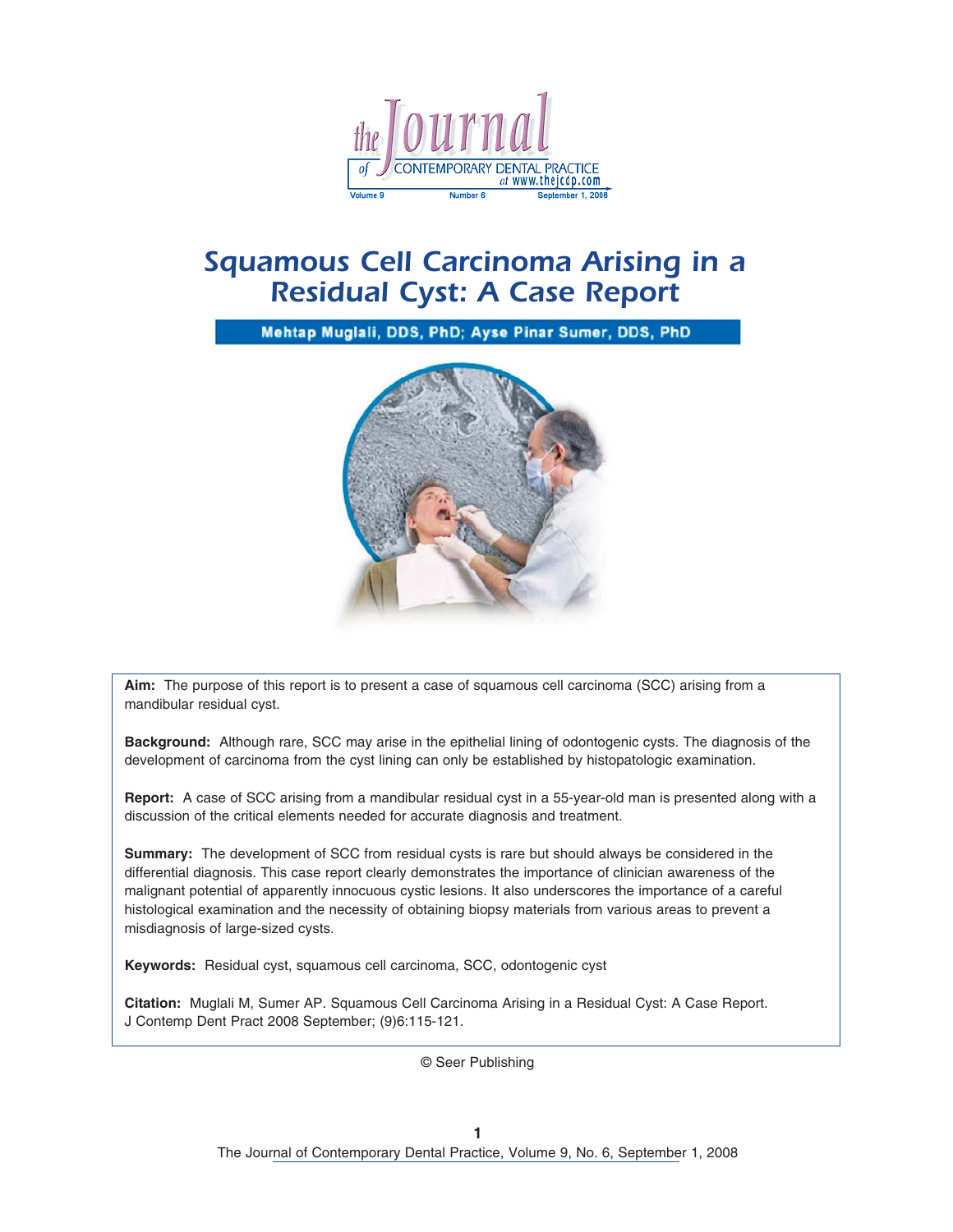#### **Introduction**

Although rare, the epithelial lining of an odontogenic cyst may undergo malignant transformation. The incidence of carcinomas arising in odontogenic cysts was reported to be approximately  $1-2/1000$ .<sup>1</sup> The pathogenesis is unknown, but long-standing inflammation and continuous intracystic pressure were suggested as possible causative factors.<sup>[2](#page-4-0)</sup>

Differential diagnosis of odontogenic cyst and malignant tumor arising in the cyst may be difficult due to the nonspecific clinical and radiological presentatio[n.](#page-4-0)<sup>2</sup> The definitive diagnosis must be made by histological examination.<sup>3,4</sup>

Among the odontogenic cysts, malignant transformation of the keratocyst and dentigerous cyst is high.<sup>2,5</sup> Although squamous cell carcinoma (SCC) arising in various developmental and inflammatory odontogenic cysts has been well established, to the best of the authors' knowledge, there has been only four reports in the English literature on the development of SCC from residual cysts.<sup>4,6-8</sup> This report presents an additional case of SCC arising from a mandibular residual cyst.

#### **Case Report**

#### **Diagnosis**

A 55-year-old man presented complaining of a swelling in the right mandibular molar region. The dental history revealed he had his right mandibular second premolar extracted two months earlier. A painless swelling in the extraction area was noted by the patient four weeks after the extraction. He reported a slight paraesthesia in the right lip.

Extraoral examination revealed a slight swelling on the right mandibular region. Buccal expansion of the alveolar ridge posterior to the right mandibular first premolar was observed on intraoral examination. The mucosa covering the alveolar ridge, floor of the mouth, and the buccal vestibule was intact with no ulceration. The panoramic radiography showed a welldefined radiolucent lesion extending from the right canine to the angle of the mandible measuring 6.5 x 3 cm (Figure 1). There was no cervical lymphadenopathy.

Because of the large size of the lesion, marsupialisation was performed and the specimen



Figure 1. Panoramic radiograph demonstrating a unilocular radiolucency extending from the right premolar teeth to the angle of the mandible.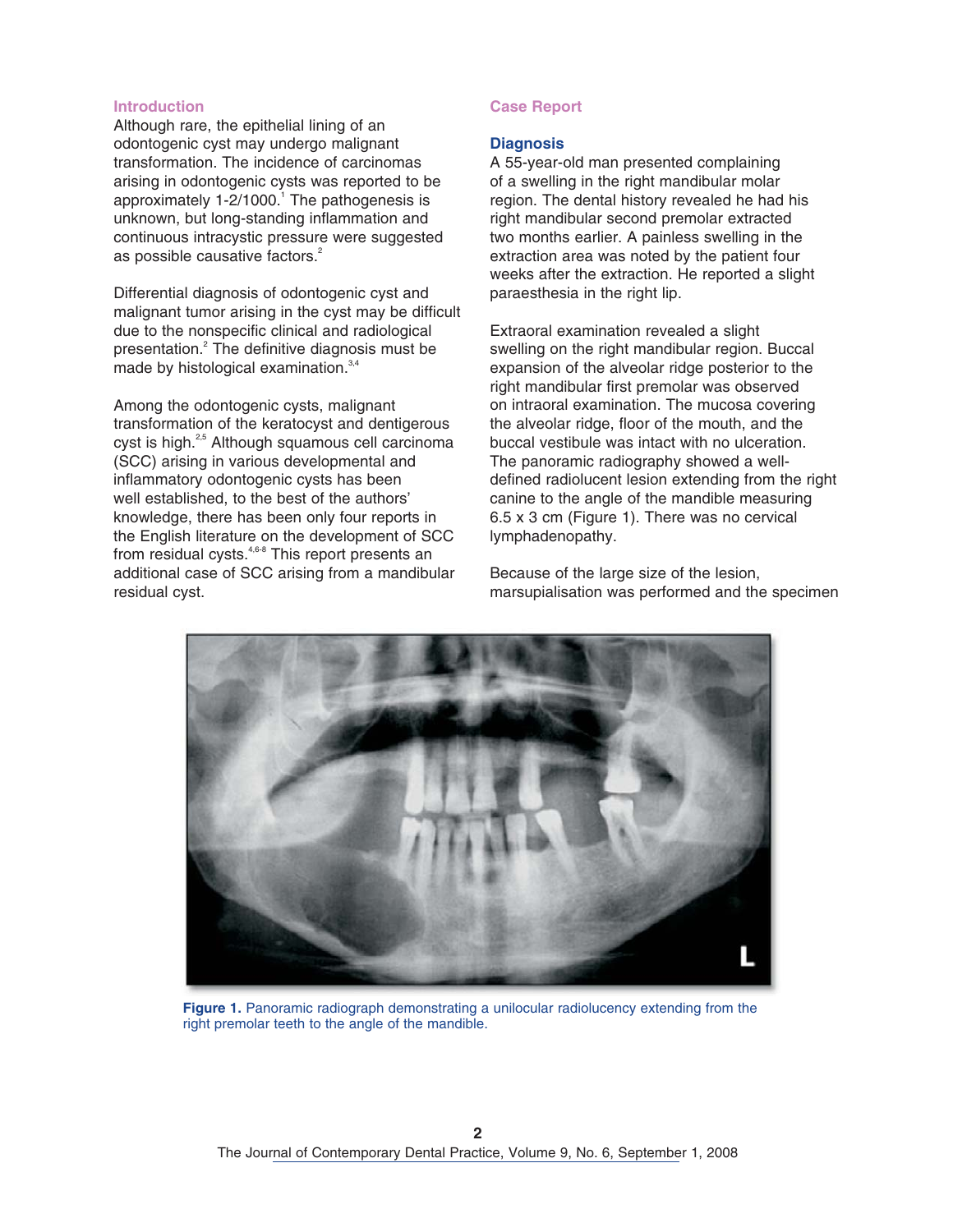

**Figure 2.** High power appearance of the cyst epithelium showed nuclear atypia and irregularity in maturation and organization (HE x400).

was submitted for microscopic examination. Histopathologic examination showed a full thickness of the epithelium was composed of large squamous cells. Loss of the normal cell polarity and maturation was noted. Abnormal mitotic figures could be seen over the basal layer of the epithelium. There was no invasion of the basal layer of the epithelium (Figure 2). In the light of these histological features a diagnosis of residual cyst with dysplastic features in the lining epithelium was established.

## **Treatment**

The decision was made to totally enucleate the lesion followed by close follow-up examinations since the lesion was confined only to the epithelium without any connective tissue invasion. Enucleation of the lesion was performed under general anaesthesia using an intraoral approach.

During the enucleation it was noted the wall of the lesion was adherent to the surrounding bone. Both the lingual and buccal cortex of the mandible was



**Figure 3.** Histopathology of the resection specimen revealed SCC (HE x100).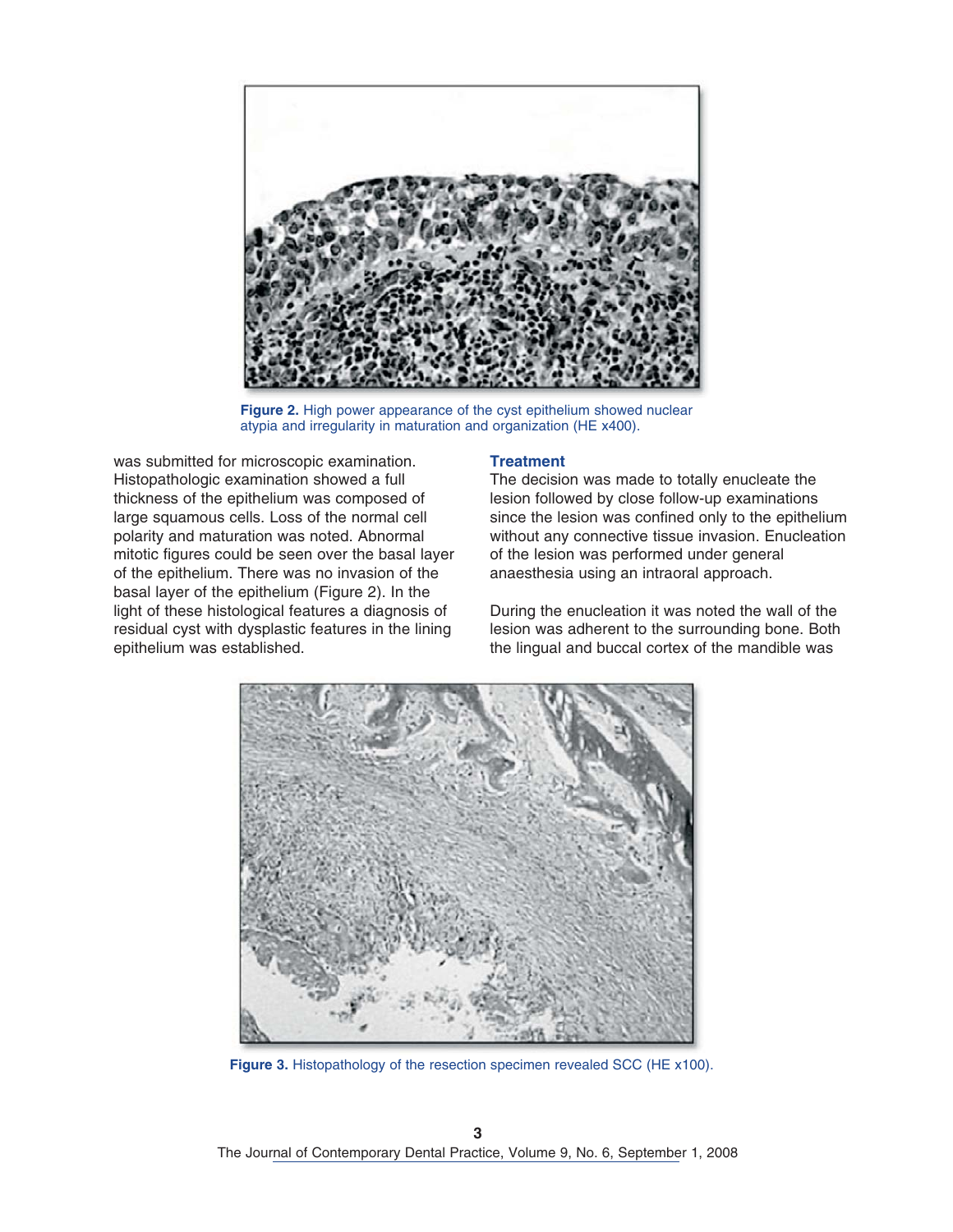thin owing to the expansion of the lesion and the neurovascular bundle was pushed inferiorly. The thin mandible was fractured in the corpus region during the enucleation process and had to be stabilized by intermaxillary fixation. The specimen was then sent for histopathological examination. This time the lesion was reported to be SCC (Figure 3).

As a result, a hemimandibulectomy was performed together with a neck dissection of 32 lymph nodes along the right posterior cervical lymph chain. The surgical site was reconstructed with a tibial bone graft. Histological examination of the resected mandible revealed the tumor invaded the surrounding bone and one of the cervical lymph nodes. The patient is under a close post-surgical follow-up regimen.

#### **Discussion**

Neoplastic transformation in the epithelial lining of an odontogenic cyst is a rare but a well-described phenomenon. The neoplasms associated with epithelial lining of the cyst include ameloblastoma, SCC, and mucoepidermoid carcinoma.<sup>9-13</sup>

Malignant squamous epithelium within an odontogenic cyst may represent (a) an invasion of the cyst from an adjacent primary carcinoma of the jaw, (b) a cystic change in a primary carcinoma, or (c) a malignant change within the cyst wall.<sup>11-14</sup> The histopathologic criterion employed to document malignant transformation of the cyst lining is the identification of a transition from the normal lining epithelium to dysplasia and to carcinoma. $^{2,11,15}$  As in the case presented in this report, this sequence was followed. The most probable reason for the development of carcinoma seems to be due to malignant transformation in the residual cyst wall.

In a study concerning the malignant transformation of odontogenic cysts keratinization of cystic epithelium and chronic inflammation lesions were found to be the main risk factors.<sup>[16](#page-4-0)</sup> In the present case there was no keratinization of cystic epithelium, only dense chronic inflammation. Therefore, a malignant lesion was not considered and enucleation was done following marsupialisation.

In general, odontogenic cysts grow by bone expansion and the expansion is mostly to the buccal/labial vestibule. Intraosseous tumors, on the other hand, expand on both the buccal and lingual sides of the jaws.<sup>17</sup> Therefore, the existence of a buccolingual expansion should remind clinicians of the possibility of a tumor; most probably an ameloblastoma or an intraosseos carcinoma. The probability of a malignant lesion was never of concern in the present case because of the absence of lingual expansion.

Reported clinical signs of malignant lesions generally include the presence of cervical lympadenopathy. There was no palpable lympadenopathy present in the present case, although a metastasis in a nodule was determined following neck dissection. Lack of a clinically palpable lympadenopathy was misleading. When cysts reach a large size, parestehesia of the mental nerve may occur. However, the existence of paraesthesia should serve as a reminder of the possibility of an intraosseous carcinoma. In the present case, although paraesthesia of the lip together with buccal expansion should have raised the suspicion of carcinoma, the benign radiological presentation also served to mislead clinicians.

Keratocysts appear as well-defined radiolucent areas, either more or less rounded with a scalloped margin or multiloculated. Keratocyst may be confused radiographically with a ameloblastoma or with dentigerous cysts.<sup>18</sup> Ameloblastomas have a honeycomb pattern and a single, well-defined cavity indistinguishable from a radicular or, rarely, a dentigerous cyst.<sup>19</sup> Multylocular areas in the present case were evaluated as perforations in the buccal and lingual cortex arising from the enlarging dimensions of the residual cyst.

Enucleation is the preferred treatment of odontogenic cysts. However, when the lesion is large, marsupialisation can be performed due to the risk of fracture during the removal of the lesion by enucleation. In the present case marsupialisation was the initial treatment planned due to the large size of the lesion. However, enucleation was carried out later because the lesion had dysplastic features. As anticipated,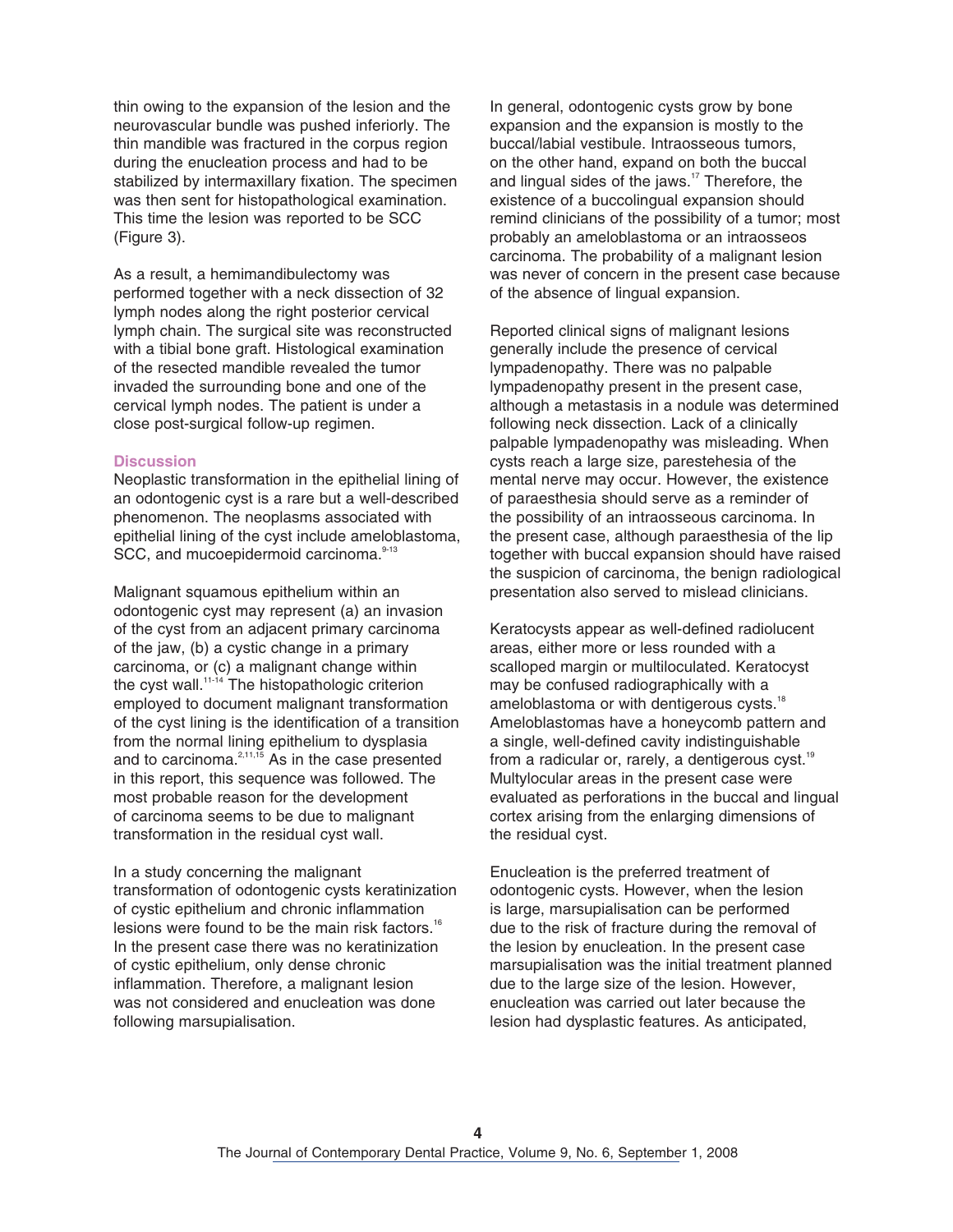<span id="page-4-0"></span>the mandible was fractured during the procedure despite careful manipulation. However, this case shows marsupialisation may lead to false negative results. Enucleation should be considered regardless of the risk of fracture. If marsupialisation is selected as a treatment choice, then a biopsy should be taken from different regions of the lesion. To decide on the mode of therapy based on only one biopsy from such a large lesion was a wrong approach. An initial surgical approach through a buccal window would provide specimens with a lower probability of compromising tissue by the inflammatory process caused by potential exposure to the oral cavity. The patient indicated his face swelled after the extraction of the mobile teeth. That would support the possibility a malignant change could result from a

communication with the oral cavity and concurrent exposure to the pathogenic mechanisms that affect the oral mucosa.

#### **Summary**

The development of SCC from residual cysts is rare, however, it should always be considered in the differential diagnosis.

This case report clearly demonstrates the importance of clinician awareness of the malignant potential of apparently innocuous cystic lesions. It also underscores the importance of a careful histological examination and the necessity of obtaining biopsy materials from various areas to prevent a misdiagnosis of large-sized cysts.

#### **References**

- 1. Stoelinga PJW, Bronkhorst FB. The incidence, multiple presentation and recurrence of aggressive cysts of the jaws. J Cranio Maxillofac Surg 1988; 16:184-195.
- 2. Bradley N, Thomas DM, Antoniades K, Anavi Y. Squamous cell carcinoma arising in an odontogenic cyst. Int J Oral Maxillofac Surg 1988; 17:260-263.
- 3. Makowski GJ, McGuff S, Van Sickels JE. Squamous cell carcinoma in a maxillary odontogenic keratocyst. J Oral Maxillofac Surg 2001; 59:76-80.
- 4. van der Wal KG, de Visscher JG, Eggink HF. Squamous cell carcinoma arising in a residual cyst. A case report. Int J Oral Maxillofac Surg 1993; 22:350-352.
- 5. Yoshida H, Onizawa K, Yusa H. Squamous cell carsinoma arising in association with an orthokeratinized odontogenic keratocyst: report of a case. J Oral Maxillofac Surg 1996; 54:647-651.
- 6. Martinelli C, Melhado RM, Callestini EA. Squamous-cell carcinoma in a residual mandibular cyst. Oral Surg Oral Med Oral Pathol 1977; 44:274-278.
- 7. Schwimmer AM, Aydin F, Morrison SN. Squamous cell carcinoma arising in residual odontogenic cyst. Report of a case and review of literature. Oral Surg Oral Med Oral Pathol 1991; 72:218-221.
- 8. Swinson BD, Jerjes W, Thomas GJ. Squamous cell carcinoma arising in a residual odontogenic cyst: Case report. J Oral Maxillofac Surg 2005; 63:1231-1233.
- 9. Copete MA, Cleveland DB, Orban RE JR, Chen SY. Squamous carcinoma arising from a dentigerous cyst: report of a case. Compend Contin Educ Dent 1996;17:202-204.
- 10. Eversole LR, Sabes WR, Rovin S. Aggressive growth and neoplastic potential of odontogenic cyst. Cancer 1975; 35:270-281.
- 11. Gardner AF. A survey of odontogenic cyst and their relationship to squamous cell carcinoma. J Canad Dent Assoc 1975; 41:161-167.
- 12. Johnson LM, Sapp JP, McIntire DN. Squamous cell carcinoma arising in a dentigerous cyst. J Oral Maxillofac Surg 1994; 52:987-990.
- 13. Manganaro AM, Cross SE, Startzell JM. Carcinoma arising in a dentigerous cyst with neck metastasis. Head Neck 1997; 19:436-439.
- 14. Browne RM, Gough NG. Malignant change in the epithelium lining odontogenic cyst. Cancer 1972; 29:1199-1207.
- 15. Berenholz L, Gottlieb RD, Cho YS, Lowry LD. Squamous cell carcinoma arising in a dentigerous cyst. Ear Nose Throat Journal 1988; 67:764-772.